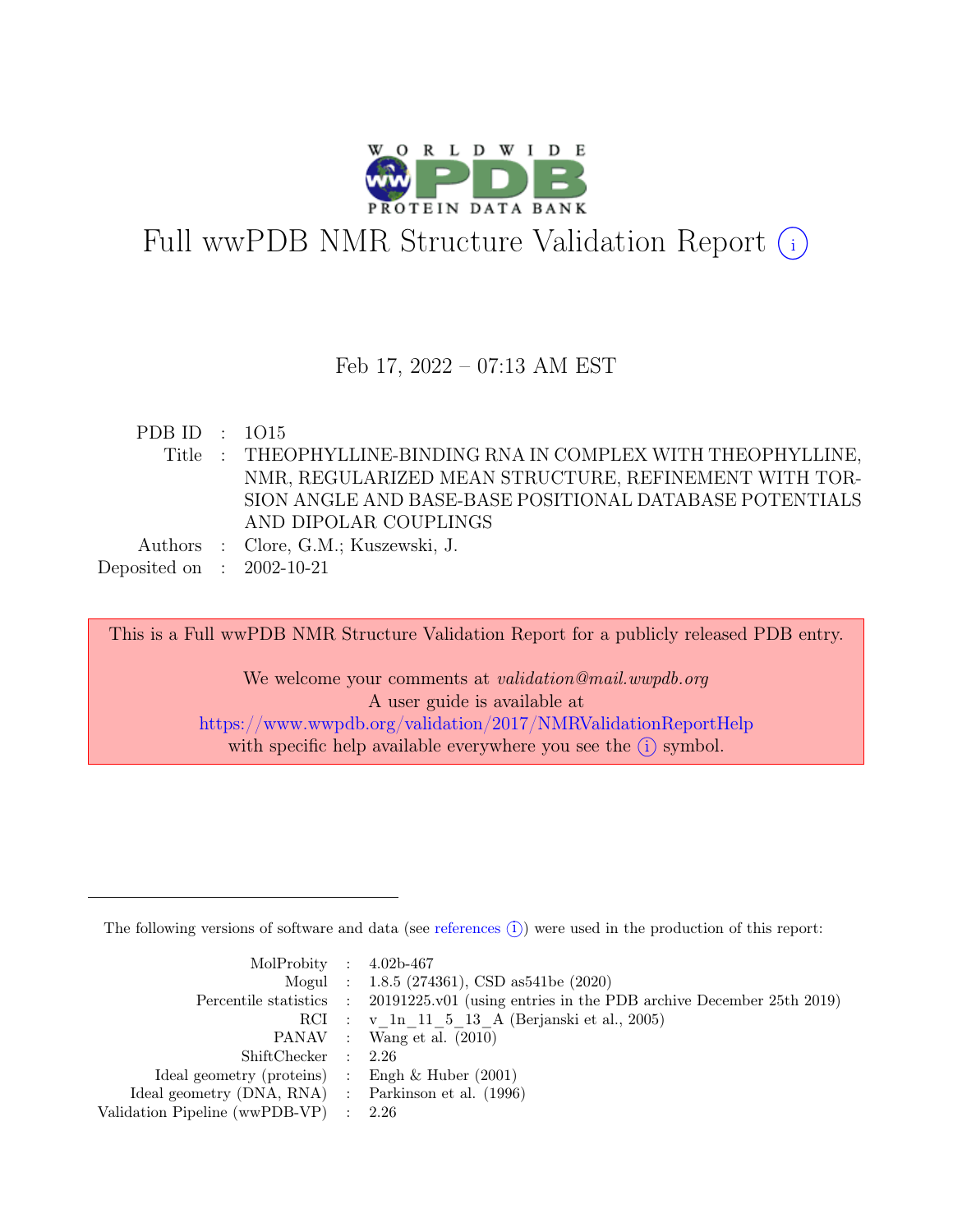## 1 Overall quality at a glance  $(i)$

The following experimental techniques were used to determine the structure: SOLUTION NMR

The overall completeness of chemical shifts assignment was not calculated.

Percentile scores (ranging between 0-100) for global validation metrics of the entry are shown in the following graphic. The table shows the number of entries on which the scores are based.

| Metric       |                                                   | <b>Percentile Ranks</b> |               |  |  |
|--------------|---------------------------------------------------|-------------------------|---------------|--|--|
| Clashscore   |                                                   |                         | I0            |  |  |
| RNA backbone |                                                   |                         | 0.81          |  |  |
| Worse        |                                                   |                         | <b>Better</b> |  |  |
|              | Percentile relative to all structures             |                         |               |  |  |
|              | $\prod$ Percentile relative to all NMR structures |                         |               |  |  |
|              | Whole archive                                     | NMR archive             |               |  |  |
| Metric       | $(\#\text{Entries})$                              | $(\#\text{Entries})$    |               |  |  |
| ashscore     | 158937                                            | 12864                   |               |  |  |

RNA backbone | 4643 | 676

The table below summarises the geometric issues observed across the polymeric chains and their fit to the experimental data. The red, orange, yellow and green segments indicate the fraction of residues that contain outliers for  $\geq$ =3, 2, 1 and 0 types of geometric quality criteria. A cyan segment indicates the fraction of residues that are not part of the well-defined cores, and a grey segment represents the fraction of residues that are not modelled. The numeric value for each fraction is indicated below the corresponding segment, with a dot representing fractions  $\epsilon = 5\%$ 

| Mol | Chain | $\perp$ Length | Quality of chain |
|-----|-------|----------------|------------------|
|     |       |                |                  |
|     |       | ററ<br>ಀಀ       | 100%             |

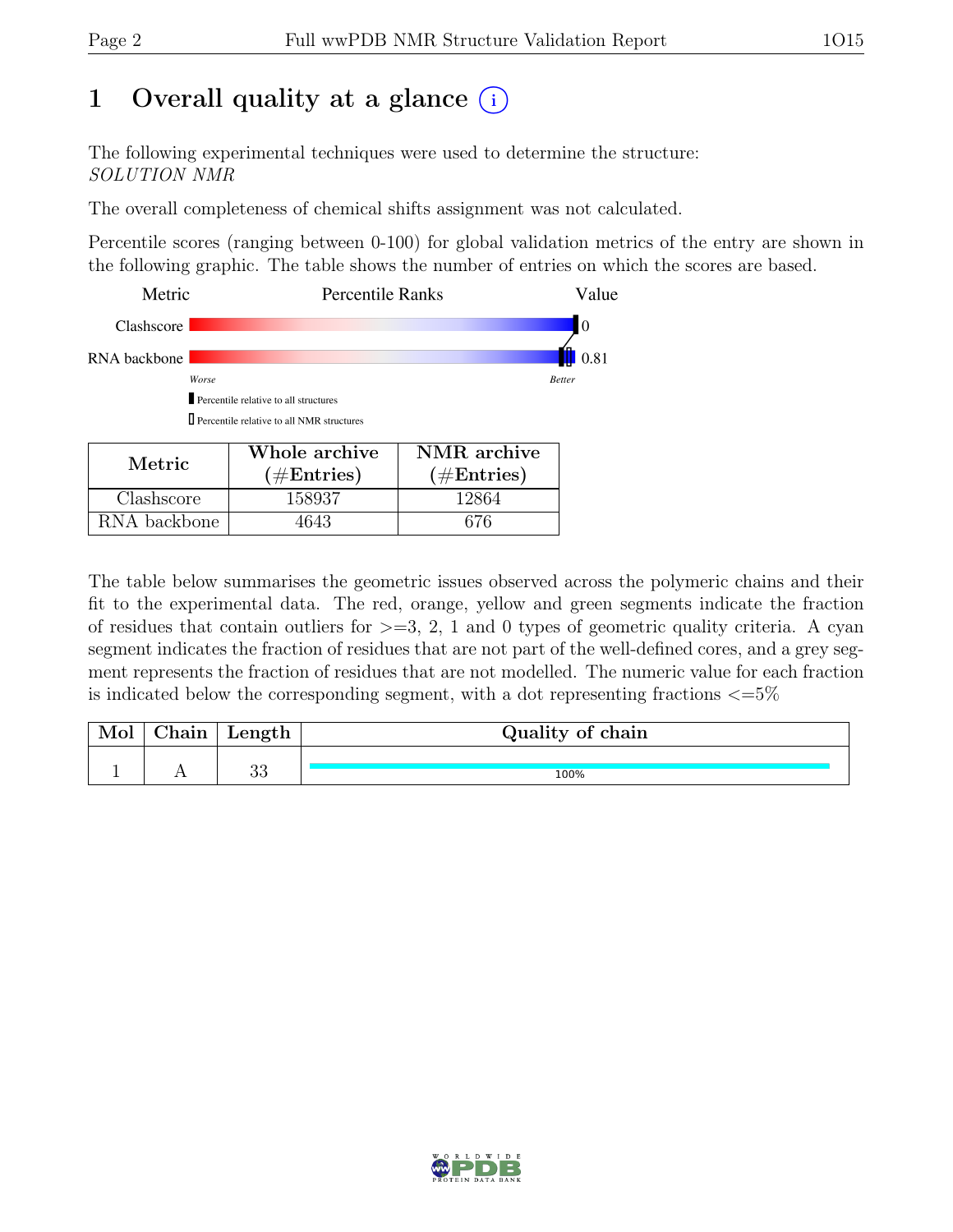### 2 Ensemble composition and analysis  $(i)$

This entry contains 1 models. Identification of well-defined residues and clustering analysis are not possible.

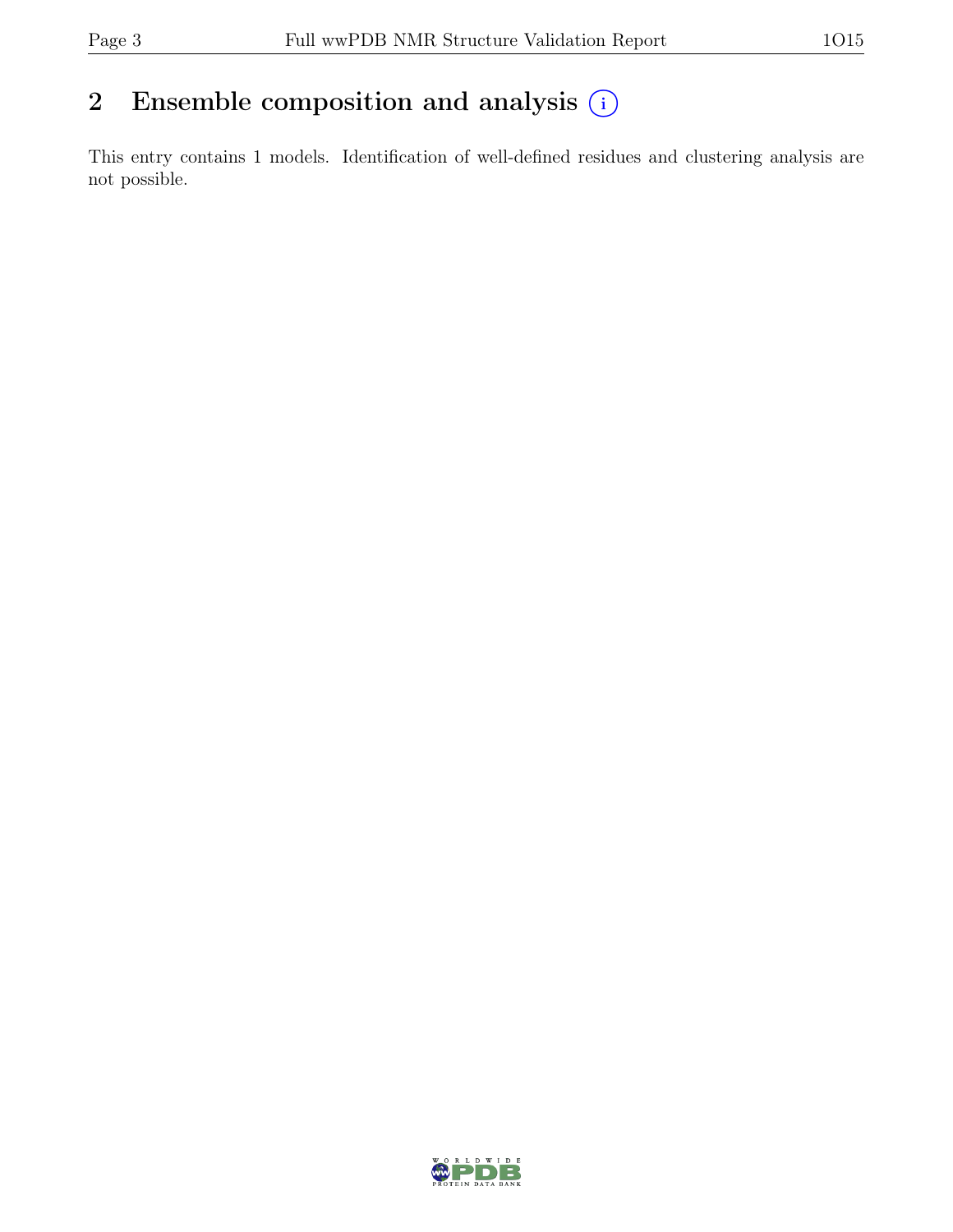### 3 Entry composition  $\circled{\scriptstyle i}$

There are 2 unique types of molecules in this entry. The entry contains 1086 atoms, of which 369 are hydrogens and 0 are deuteriums.

• Molecule 1 is a RNA chain called THEOPHYLLINE-BINDING RNA.

| Mol | $\vert$ Chain $\vert$ Residues | Atoms            |  |   |  |        |  | Trace |
|-----|--------------------------------|------------------|--|---|--|--------|--|-------|
|     | 33                             | Total C          |  | H |  |        |  |       |
|     |                                | 1065 315 361 131 |  |   |  | 226 32 |  |       |

• Molecule 2 is THEOPHYLLINE (three-letter code: TEP) (formula:  $C_7H_8N_4O_2$ ).



|  | Mol   Chain   Residues | Atoms |  |       |  |  |
|--|------------------------|-------|--|-------|--|--|
|  |                        | Total |  | $C-H$ |  |  |
|  |                        |       |  |       |  |  |

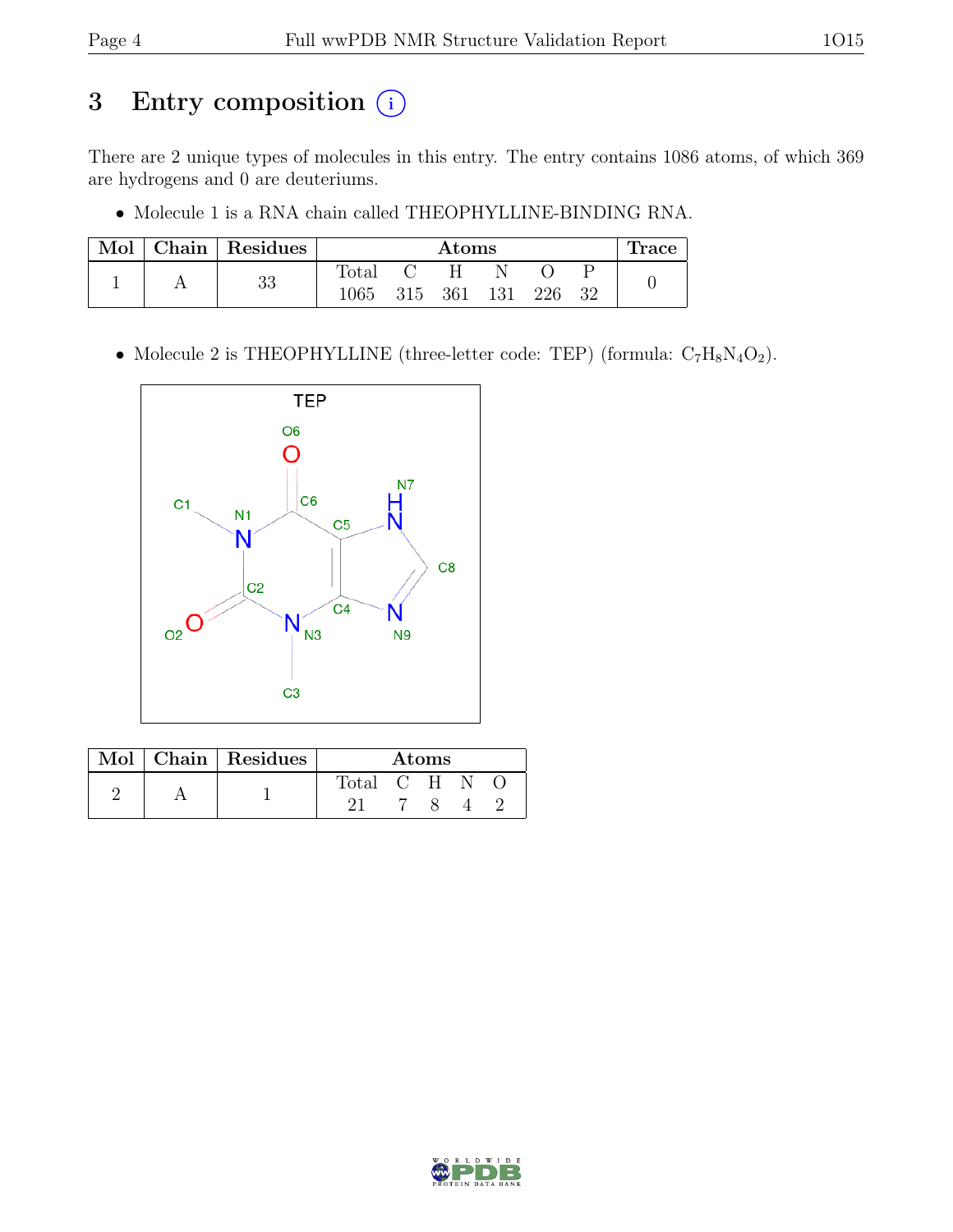## 4 Residue-property plots (i)

These plots are provided for all protein, RNA, DNA and oligosaccharide chains in the entry. The first graphic is the same as shown in the summary in section 1 of this report. The second graphic shows the sequence where residues are colour-coded according to the number of geometric quality criteria for which they contain at least one outlier: green  $= 0$ , yellow  $= 1$ , orange  $= 2$  and red  $=$ 3 or more. Stretches of 2 or more consecutive residues without any outliers are shown as green connectors. Residues which are classified as ill-defined in the NMR ensemble, are shown in cyan with an underline colour-coded according to the previous scheme. Residues which were present in the experimental sample, but not modelled in the final structure are shown in grey.

• Molecule 1: THEOPHYLLINE-BINDING RNA

Chain A: 100% G1G2C3G4A5U6A7 C8 C9 A10 G11 C12 C13 G14 A15 A16 A17 G18 G19 C20 C21 C22 U23 U24 G25 G26 C27 A28 G29 C30 G31 U32 C33

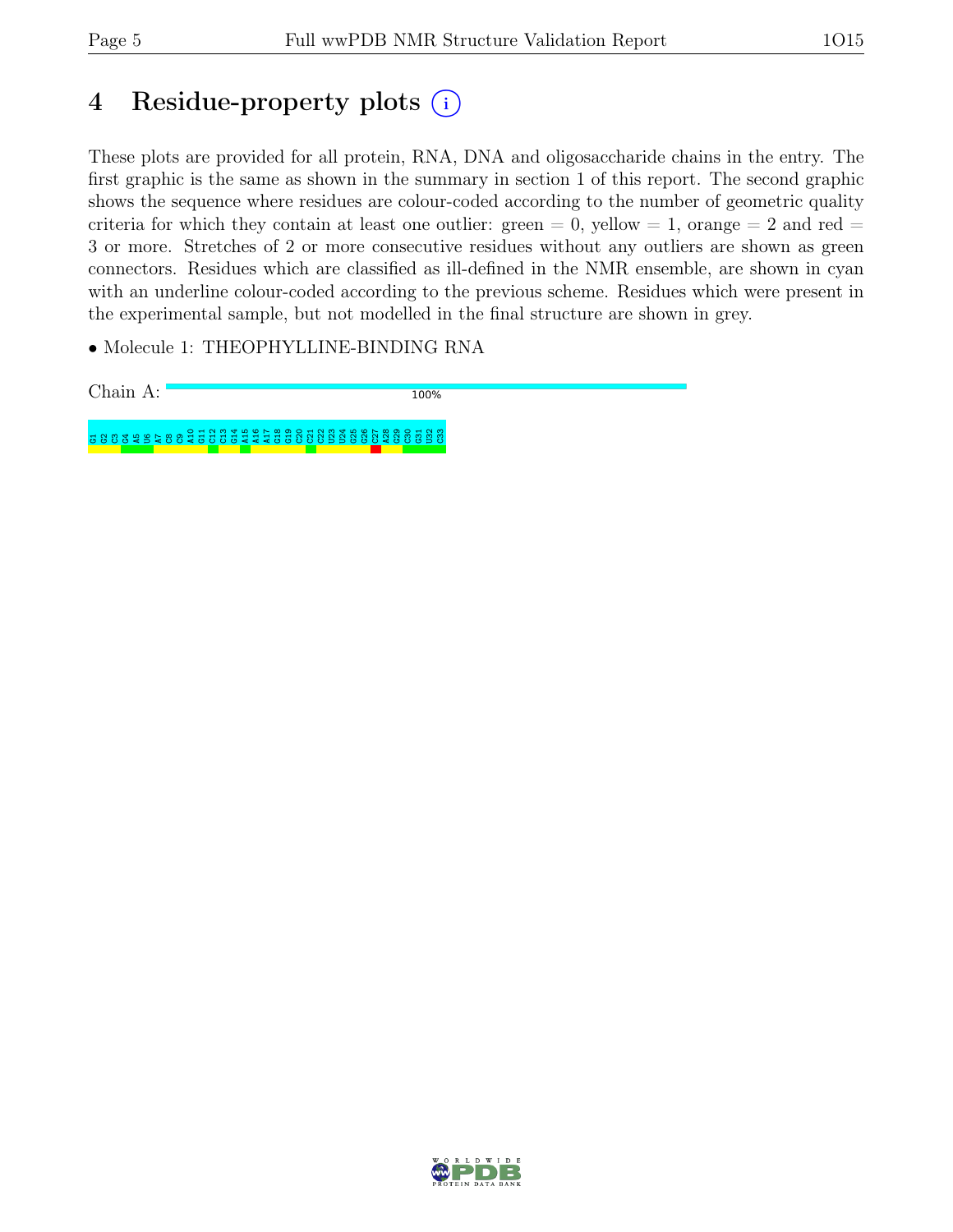## 5 Refinement protocol and experimental data overview  $(i)$

The models were refined using the following method: ?.

Of the 250 calculated structures, 1 were deposited, based on the following criterion: RESTRAINED REGULARIZED MEAN STRUCTURE.

The following table shows the software used for structure solution, optimisation and refinement.

| Software name   Classification   Version |            |                                    |
|------------------------------------------|------------|------------------------------------|
| X-PLOR NIH                               | refinement | (HTTP://NMR.CIT.NIH.GOV/XPLOR NIH) |

No chemical shift data was provided.

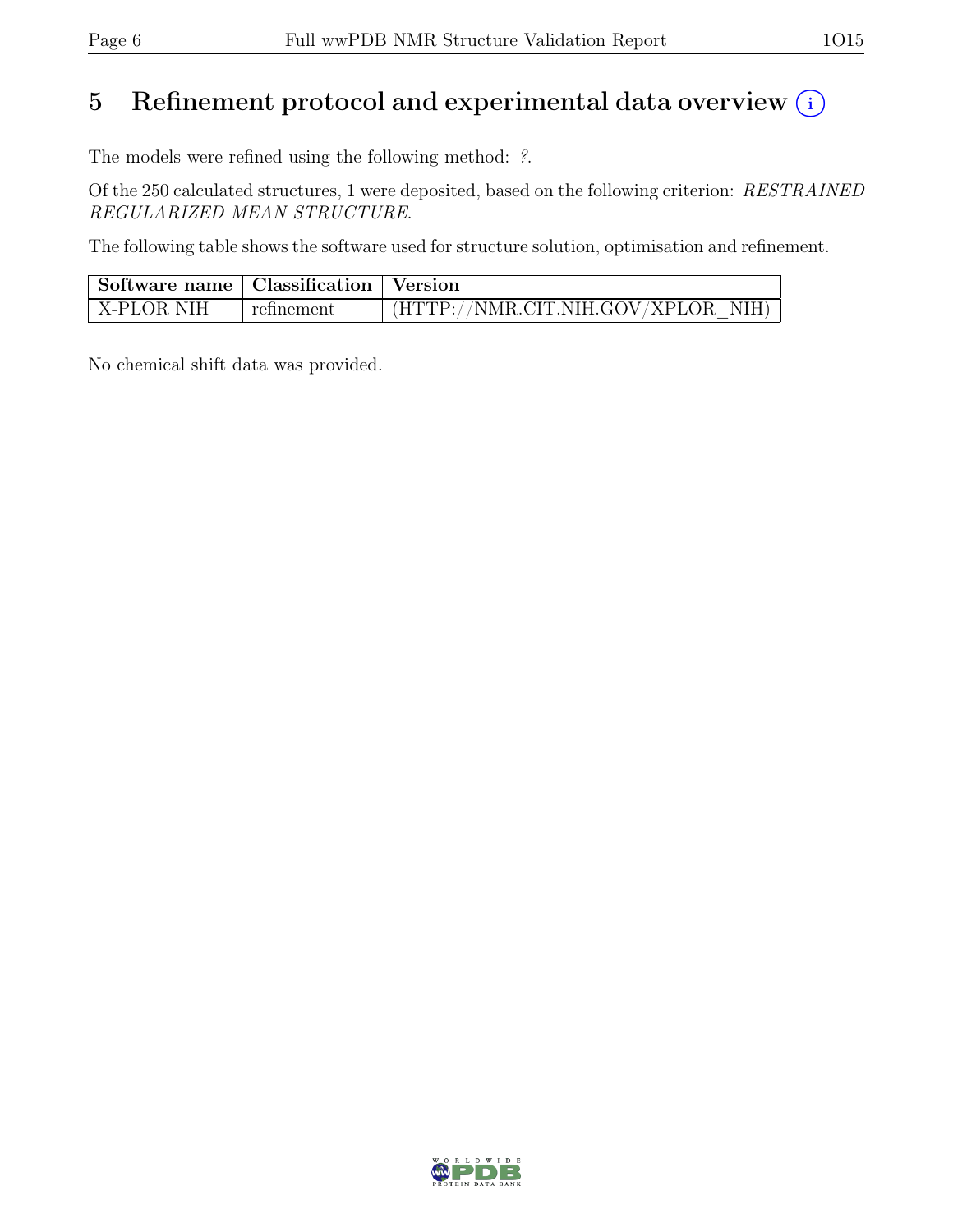## 6 Model quality  $(i)$

### 6.1 Standard geometry  $(i)$

Bond lengths and bond angles in the following residue types are not validated in this section: TEP

There are no covalent bond-length or bond-angle outliers.

There are no bond-length outliers.

There are no bond-angle outliers.

There are no chirality outliers.

There are no planarity outliers.

#### 6.2 Too-close contacts  $(i)$

In the following table, the Non-H and H(model) columns list the number of non-hydrogen atoms and hydrogen atoms in each chain respectively. The H(added) column lists the number of hydrogen atoms added and optimized by MolProbity. The Clashes column lists the number of clashes averaged over the ensemble.

|  | Mol   Chain   Non-H   H(model)   H(added)   Clashes |  |
|--|-----------------------------------------------------|--|
|  |                                                     |  |
|  |                                                     |  |

The all-atom clashscore is defined as the number of clashes found per 1000 atoms (including hydrogen atoms). The all-atom clashscore for this structure is -.

There are no clashes.

### 6.3 Torsion angles  $(i)$

#### 6.3.1 Protein backbone  $(i)$

There are no protein molecules in this entry.

#### 6.3.2 Protein sidechains  $(i)$

There are no protein molecules in this entry.

#### 6.3.3 RNA  $(i)$

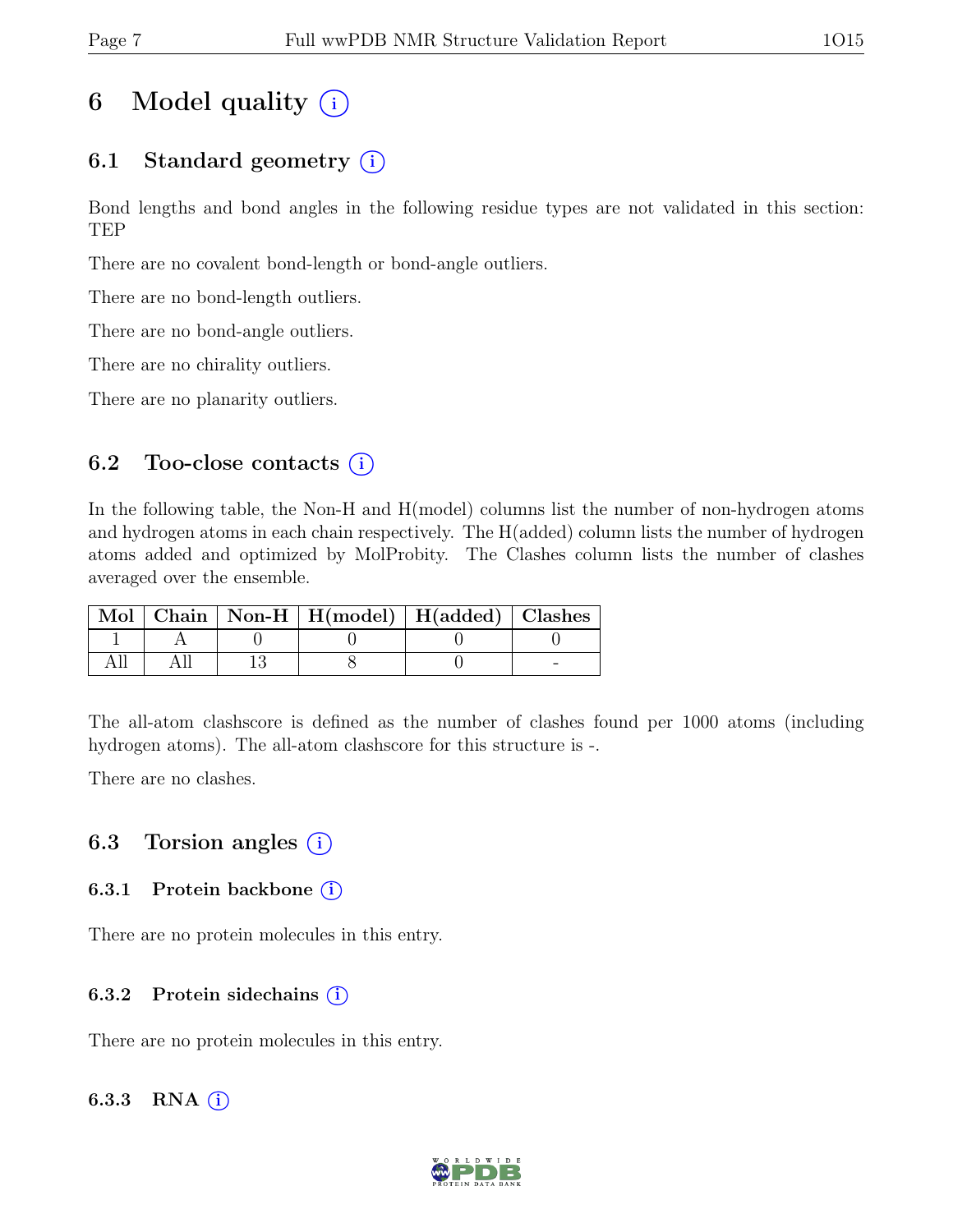| Mol | Chain | Analysed         | <b>Backbone Outliers</b> | Pucker Outliers | Suiteness |
|-----|-------|------------------|--------------------------|-----------------|-----------|
|     |       | $32/33$ (97\%)   | $(3\%)$                  | $'0\%$          |           |
|     |       | $32/33$ $(97\%)$ | (3%)                     | $'0\%$          |           |

The overall RNA backbone suiteness is 0.81.

All RNA backbone outliers are listed below:

| Mol | Chain   Res | 1 vpe |  |
|-----|-------------|-------|--|
|     |             |       |  |

There are no RNA pucker outliers to report.

### 6.4 Non-standard residues in protein, DNA, RNA chains (i)

There are no non-standard protein/DNA/RNA residues in this entry.

### 6.5 Carbohydrates  $(i)$

There are no monosaccharides in this entry.

### 6.6 Ligand geometry  $(i)$

1 ligand is modelled in this entry.

In the following table, the Counts columns list the number of bonds for which Mogul statistics could be retrieved, the number of bonds that are observed in the model and the number of bonds that are defined in the chemical component dictionary. The Link column lists molecule types, if any, to which the group is linked. The Z score for a bond length is the number of standard deviations the observed value is removed from the expected value. A bond length with  $|Z| > 2$  is considered an outlier worth inspection. RMSZ is the average root-mean-square of all Z scores of the bond lengths.

|     | Mol   Type   Chain   Res   Link |    | Bond lengths |                       |  |           |
|-----|---------------------------------|----|--------------|-----------------------|--|-----------|
|     |                                 |    |              | Counts   RMSZ $\vert$ |  | $\#Z{>}2$ |
| TEP |                                 | 34 | $\sim$       | 10,14,14              |  | (50%      |

In the following table, the Counts columns list the number of angles for which Mogul statistics could be retrieved, the number of angles that are observed in the model and the number of angles that are defined in the chemical component dictionary. The Link column lists molecule types, if any, to which the group is linked. The Z score for a bond angle is the number of standard deviations the observed value is removed from the expected value. A bond angle with  $|Z| > 2$  is considered an outlier worth inspection. RMSZ is the average root-mean-square of all Z scores of

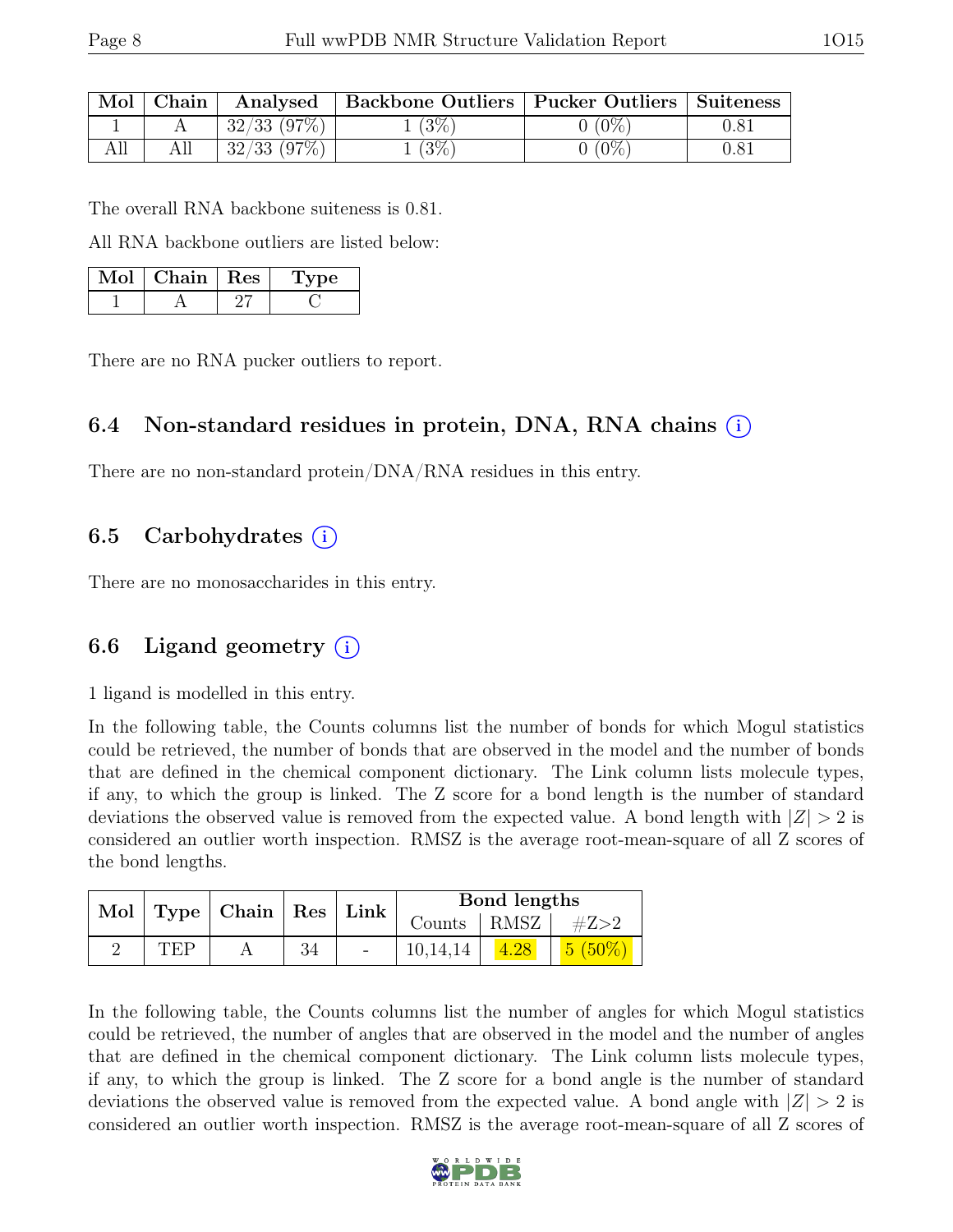the bond angles.

|        | Mol   Type   Chain   Res   Link |    | Bond angles              |                          |  |  |
|--------|---------------------------------|----|--------------------------|--------------------------|--|--|
|        |                                 |    |                          | $\mathrm{Counds}$   RMSZ |  |  |
| T'H'P. |                                 | 34 | $\overline{\phantom{a}}$ |                          |  |  |

In the following table, the Chirals column lists the number of chiral outliers, the number of chiral centers analysed, the number of these observed in the model and the number defined in the chemical component dictionary. Similar counts are reported in the Torsion and Rings columns. '-' means no outliers of that kind were identified.

|     |  |  | Mol   Type   Chain   Res   Link   Chirals   Torsions   Rings |         |
|-----|--|--|--------------------------------------------------------------|---------|
| TEP |  |  |                                                              | 0.2.2.2 |

All bond outliers are listed below. They are sorted according to the Z-score.

| Mol | Chain ' | $\operatorname{Res}\nolimits$ | Type       | $\rm{Atoms}$ |       | Observed(A) | Ideal(A) |
|-----|---------|-------------------------------|------------|--------------|-------|-------------|----------|
|     |         | 34                            | <b>TEP</b> | $C4-N3$      | 10.73 | 1.36        | 1.45     |
|     |         | 34                            | TEP        | $C1-N1$      | 4.82  | 1.38        | 1.47     |
|     |         | 34                            | TEP        | $C5-C6$      | 3.99  | 1.41        | 1.52     |
|     |         | 34                            | TEP        | $C3-N3$      | 3.94  | 1.38        | 1.46     |
|     |         | 34                            | <b>TEP</b> | C5-C4        | 2.61  | 1.36        | 1.53     |

All angle outliers are listed below. They are sorted according to the Z-score.

| Mol                         | Chain | Res | <b>Type</b> | Atoms                                | Z    | Observed $(°)$ | Ideal <sup>(o)</sup> |
|-----------------------------|-------|-----|-------------|--------------------------------------|------|----------------|----------------------|
| $\overline{2}$              | А     | 34  | <b>TEP</b>  | $C5-C4-N3$                           | 9.64 | 121.70         | 110.21               |
| $\overline{2}$              | A     | 34  | <b>TEP</b>  | $N3-C2-N1$                           | 6.43 | 124.72         | 117.11               |
| $\overline{2}$              | A     | 34  | <b>TEP</b>  | $C5-C4-N9$                           | 6.14 | 110.42         | 103.21               |
| $\overline{2}$              | A     | 34  | <b>TEP</b>  | $C3-N3-C2$                           | 3.92 | 123.48         | 117.79               |
| $\overline{2}$              | A     | 34  | <b>TEP</b>  | $O2$ -C <sub>2</sub> -N <sub>1</sub> | 3.84 | 115.93         | 121.34               |
| $\overline{2}$              | A     | 34  | <b>TEP</b>  | O6-C6-C5                             | 3.45 | 128.98         | 121.64               |
| $\overline{2}$              | A     | 34  | <b>TEP</b>  | $N7-C8-N9$                           | 2.90 | 113.62         | 104.68               |
| $\mathcal{D}_{\mathcal{L}}$ | А     | 34  | <b>TEP</b>  | $C4-C5-N7$                           | 2.52 | 105.80         | 102.46               |
| $\overline{2}$              | А     | 34  | <b>TEP</b>  | $O2-C2-N3$                           | 2.45 | 119.35         | 122.95               |

There are no chirality outliers.

There are no torsion outliers.

There are no ring outliers.

### 6.7 Other polymers  $(i)$

There are no such molecules in this entry.

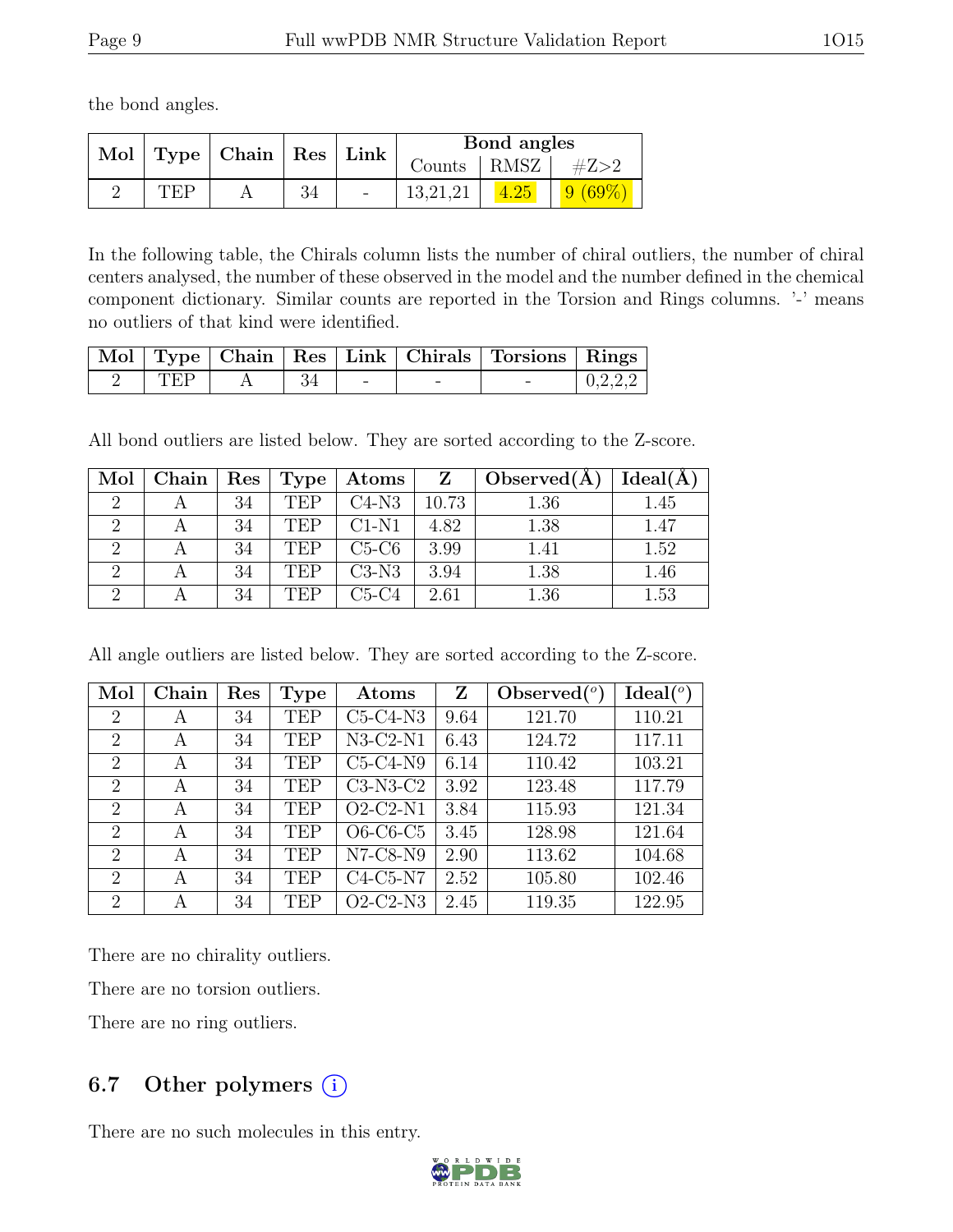### 6.8 Polymer linkage issues (i)

There are no chain breaks in this entry.